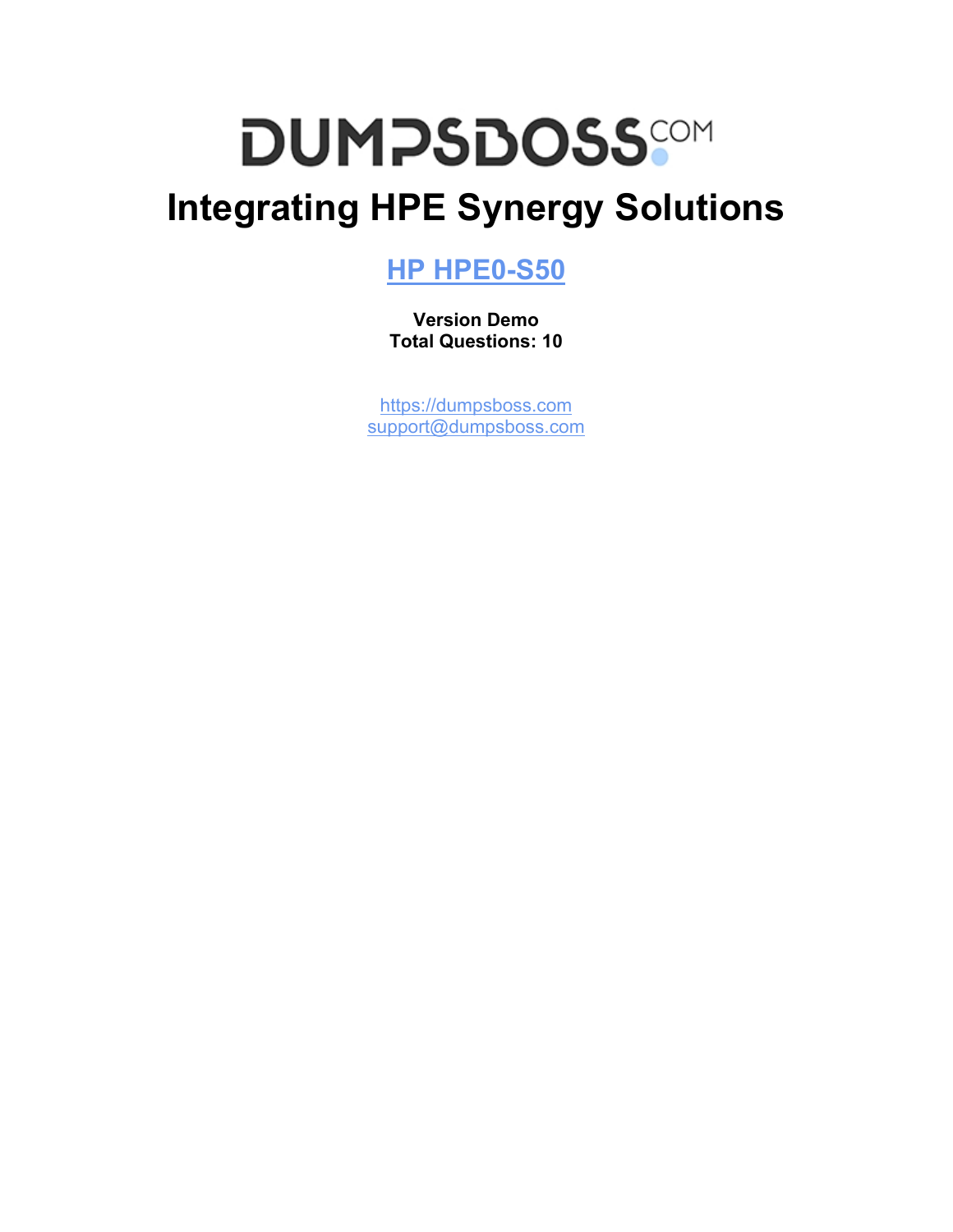#### **HPE0-S50**

#### **Integrating HPE Synergy Solutions**

#### **QUESTION NO: 1**

A customer has a multi-frame Synergy solution. The customer's Support team recently missed some important alerts in its Composer instance because each pair of Composers resides on a separate management network. What should the customer do to minimize the risk of this reoccurring?

- A. Configure HPE Intelligent Management Center
- B. Implement HPE Synergy Global Dashboard
- C. Configure Remote Support
- D. Implement HPE System insight Manager

Answer: A

#### **QUESTION NO: 2**

A customer needs a Synergy solution configuration with 40GB uplinks that will connect to network equipment in a different rack Click and drag the cable type on the left to the corresponding distance between the frame and the network equipment on the right to meet the customer's needs.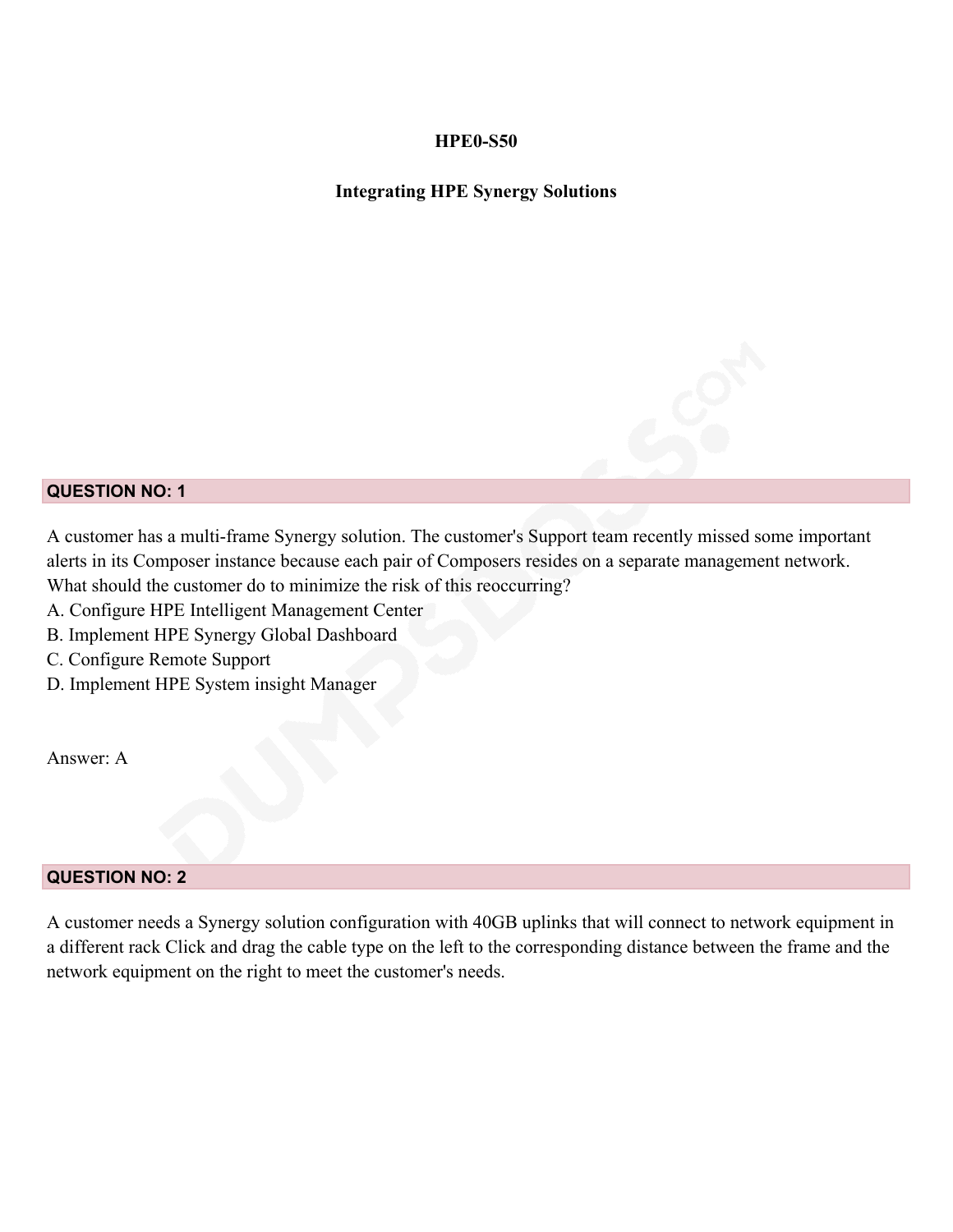## **DUMPSDOSS**SOM



#### **QUESTION NO: 3**

A customer Synergy solution configuration needs redundant paths to the drives used in the HPE Synergy D3940 storage module.

Which component must be redundant to meet the customer's requirement?

- A. HPE Synergy 12GB SAS Connection Module
- B. HPE Synergy D3940 storage module
- C. HPE Smart Storage Battery with 260mm Cable Kit
- D. HPE Compute Module Smart P542D SAS Cable

Answer: D

**QUESTION NO: 4**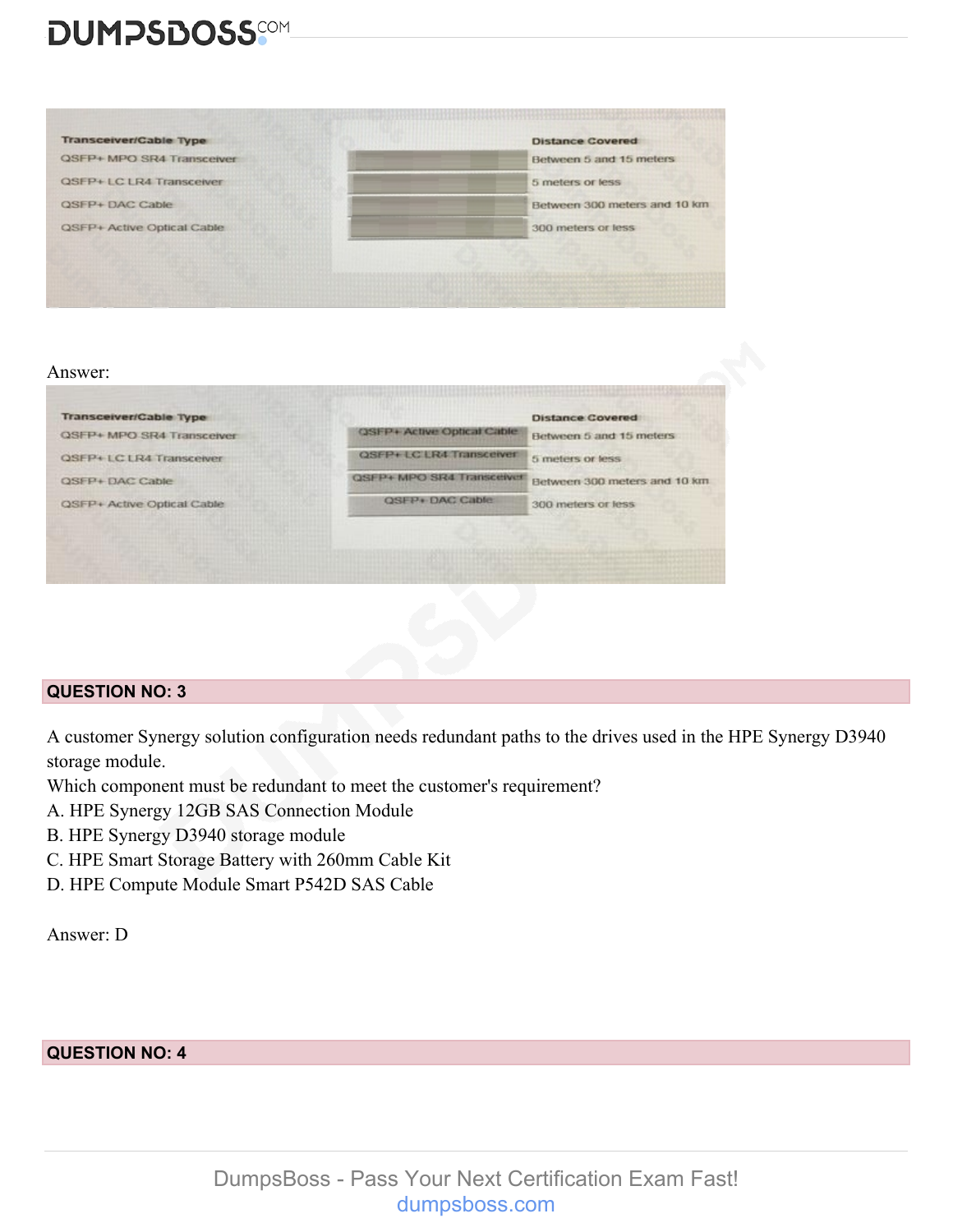# **DUMPSDOSS**

A customer has HPE SY 480 modules with two CPUs and 384GB (16GB DIMMS) of memory. The customer needs to double the CPU and memory capacity for java application server.

What should a Synergy integrator do to meet the customer needs?

A. Install an HPE Synergy SY 620 compute module and reassign the server profile.

- B. Upgrade the HPE Synergy SY 480 to two additional CPUs and replace 16GB dimms with 64Gb.
- C. Install an HPE Synergy SY 680 compute module and reassign the server profile .
- D. Upgrade the HPE Synergy SY to two additional CPUs and replicate 16 Gb dimms with 32Gb.

#### Answer: A

#### **QUESTION NO: 5**

#### Refer to the exhibit



A customer with the configuration shown attempts to configure a server profile for a now application that requires 20Gb of bandwidth, but the configuration fails. The HPE SV 480 Gen9 compute modules have two Intel Xeon E5 - 2695 v4 processors. 256GB of RAM and HPE Synergy 352QC Converged Network Adapters installed.

A. HPE Virtual Connect SE 40GBb Module does not support 20 Gb.

- B. Intel processor does not have enough PCI-e lanes for 20 Gb.
- C. HPE 10 Gb interconnect Link Module does not support 20Gb
- D. Converged Network Adapter is unable to support 20Gb

Answer: D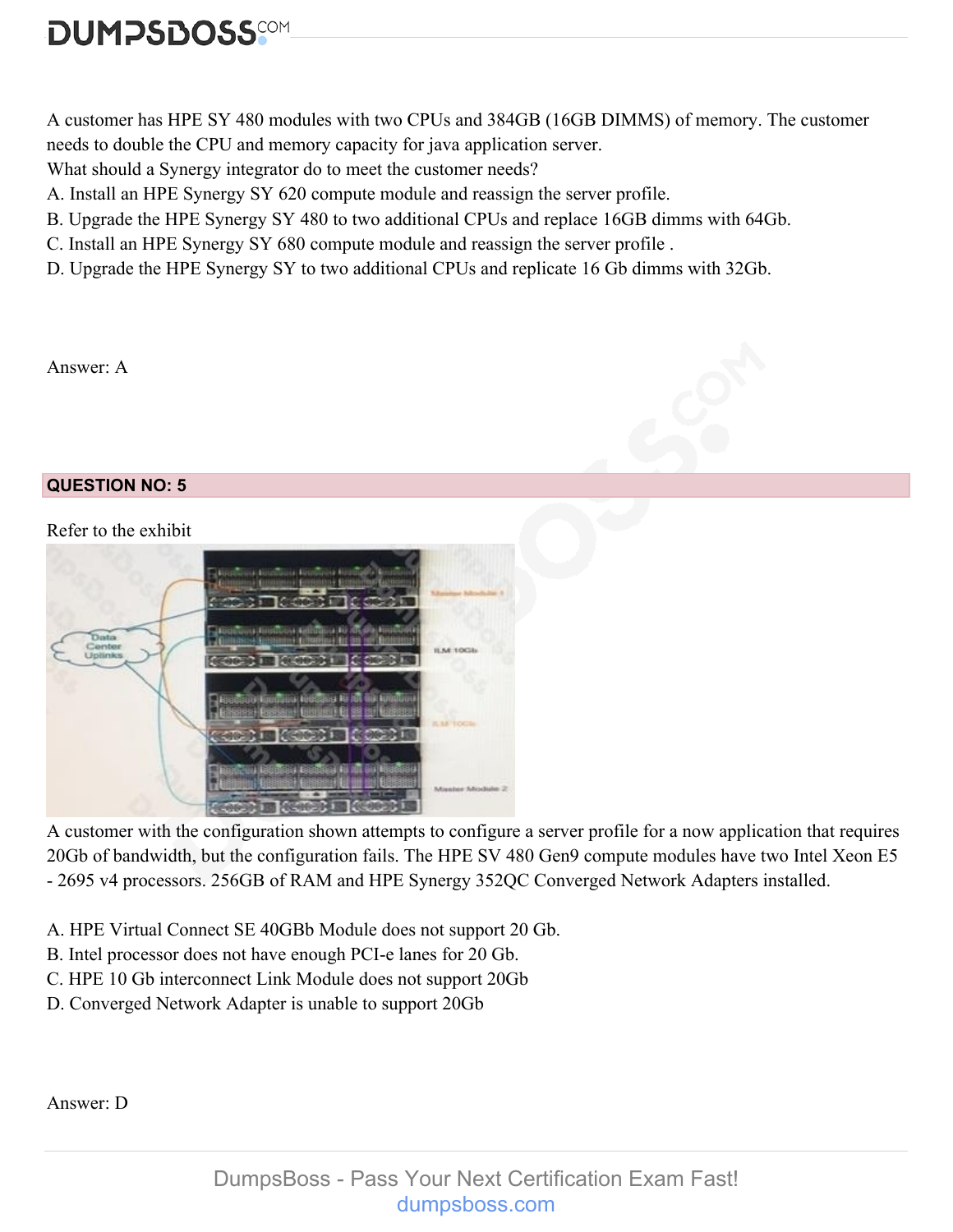

#### **QUESTION NO: 6**

Using compostable features, what should a Synergy integrator do to resolve high memory utilization to an HPE Synergy compute module?

- A. Use the API to optimize the memory allocation from the HPE- Synergy fluid resource pool.
- B. Increase the allocated physical memory from the HPE Synergy fluid resource and then reboot the compute
- C. Take a small outage aw) reassign the lift OneView sever profile to a higher capacity compute module.
- D. Increase the reserved physical memory in the Server Profile (SP). and them reapply

Answer: B

#### **QUESTION NO: 7**

How can a Synergy integrity increase the efficiency with a Synergy can be provisioned? (Select two.)

- Use PowerShell to automate configuration and application of server profiles.
- A. Use Image Streamer to provide a stateless OS environment
- B. Associate all Synergy frames with the same data center
- C. Use a Multimode Link Aggregation Group (MLAG) to automate link failover
- D. Use Composer as a PXE server to automate OS deployment

Answer: AB

#### **QUESTION NO: 8**

Use the arrows or click and drag the HPE Synergy components on the left to their correct order firmware update, based on HPE best practices, on the right.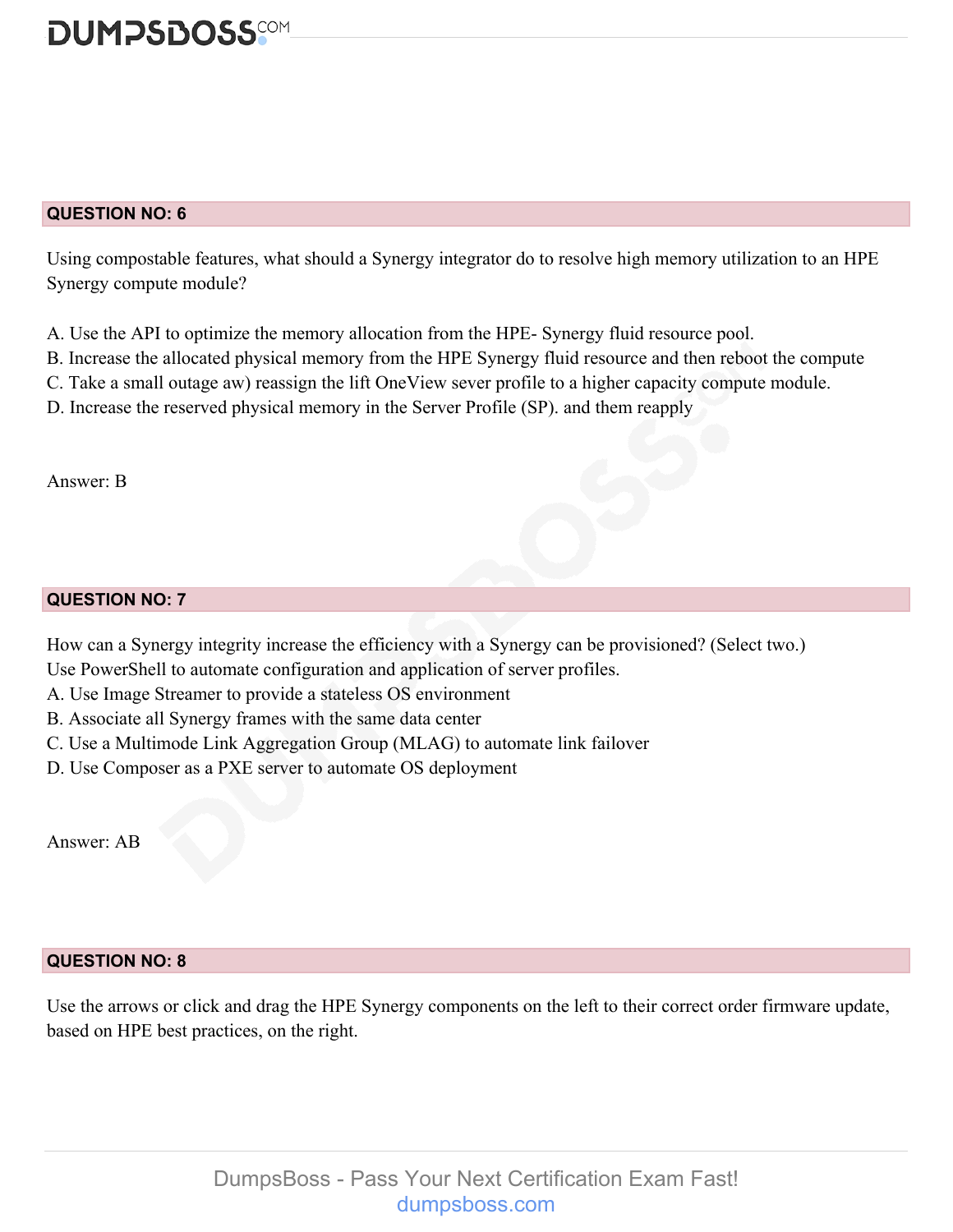# **DUMPSDOSS**

| <b>Component</b>                                                          | Order |  |
|---------------------------------------------------------------------------|-------|--|
| HPE Synergy Frame Link modules, interconnect modules,<br>and I/O adapters |       |  |
| <b>HPE Synergy Composer</b>                                               |       |  |
| <b>HPE Synergy Compute modules</b>                                        |       |  |
| <b>HPE Synergy Image Streamer</b>                                         |       |  |
| <b>HPE Synergy Composer</b>                                               |       |  |
| <b>HPE Synergy Compute modules</b>                                        |       |  |
| HPE Synergy Frame Link modules, Interconnect modules,<br>and I/O adapters |       |  |
| <b>HPE Synergy Image Streamer</b>                                         |       |  |

#### Answer:

| Component                                                                | Order                                                                          |  |
|--------------------------------------------------------------------------|--------------------------------------------------------------------------------|--|
| HPE Synergy Frame Link modules, interconnect modules.<br>and UO adapters |                                                                                |  |
| <b>HPE Synergy Composer</b>                                              | <b>HPE Synergy Composer</b>                                                    |  |
| <b>HPE Synergy Compute modules</b>                                       | 2   HPE Synergy Compute modules                                                |  |
| <b>HPE Synergy Image Streamer</b>                                        | HPE Synergy Frame Link modules, interconnect modules,<br>a<br>and I/O adapters |  |
|                                                                          | TI HPE Synergy Image Streamer                                                  |  |

#### **QUESTION NO: 9**

A customer needs to ttach 20 HPE 11B 6G SAS SFF hadr drives to an HPE Synergy 480 Gen9 compute module.

- The customer needs a fulty redundant storage solution.
- Which HPE Products the customer's needs? Select three.)
- A. HPE D3940 storage module with HPE Synergy D3940 Redundant I/O Adapter.
- B. HPE D3940 storage module with Single I/O adapter
- C. two HPE Synergy 12Gb SAS Connection Modules
- D. two HPE Smart Array P5420 Controllers
- E. one HPE Smart Array P5420 Controller
- F. one HPE Synergy 12Gb SAS Connection Module

Answer: A